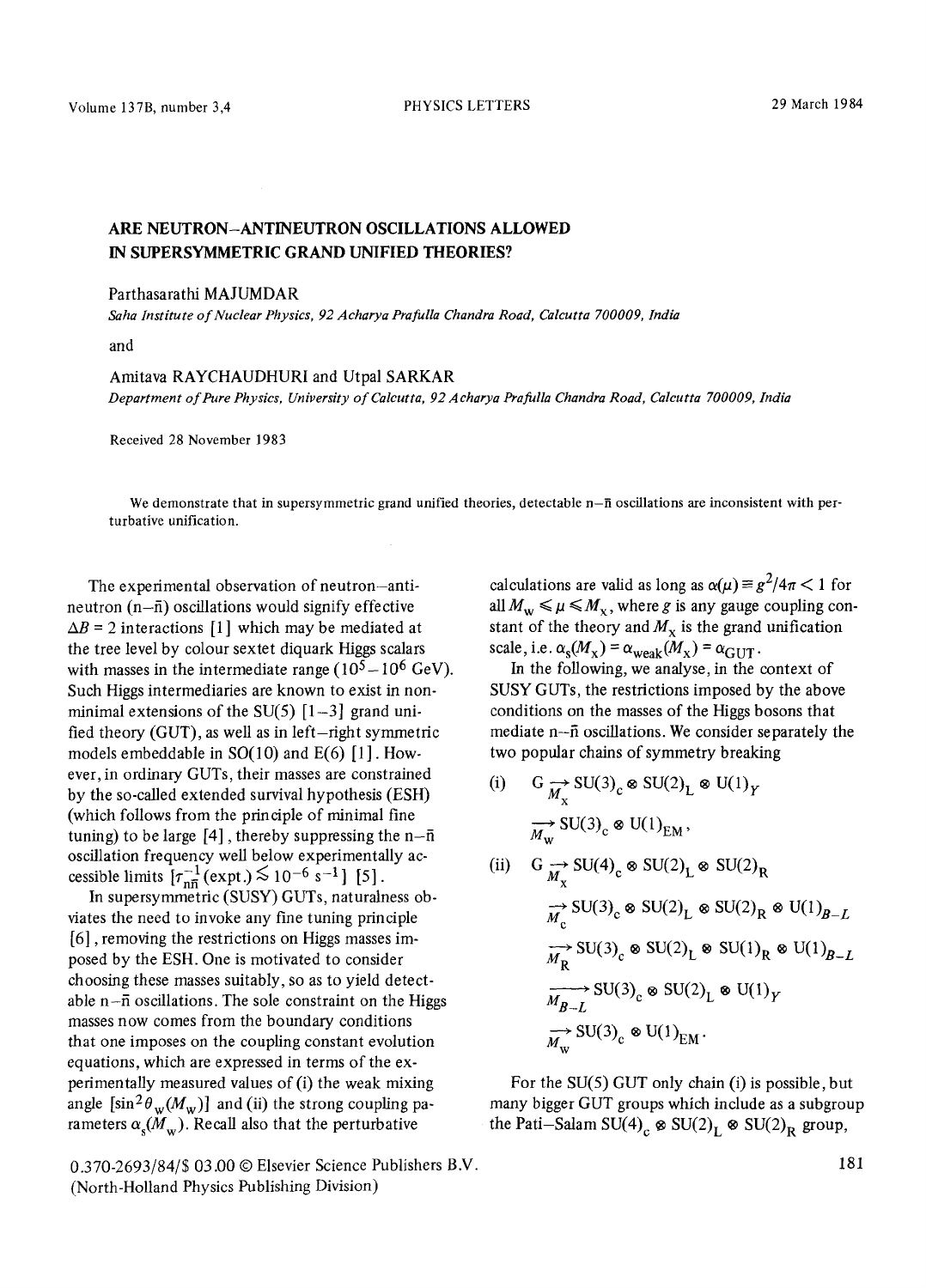admit both alternatives.

Irrespective of the mechanism of SUSY breaking, we assume that the fermion-boson mass splittings in the effective low energy sector are characterised by  $M_{\rm w}$ , beyond which entire supermultiplets with degenerate fermionic and bosonic components contribute to the appropriate evolution equations. This assumption would be valid for the geometric hierarchy scenaries [7] as well as models in which the hierarchy is generated by coupling to  $N = 1$  supergravity [8], provided the intermediate Higgs bosons can be treated as "low energy" (in contrast to "superheavy") particles.

Our conclusions are the following. When the contributions to the evolution equations from the minimal set of chiral supermultiplets (necessary for  $n-\overline{n}$ oscillations) are included, we find that neither of the two chains of symmetry breaking mentioned above are consistent with perturbative unification. Essentially all the GUT models that have been considered in the literature come under one or the other of these two categories. *Our result therefore implies that detectable n-h oscillations are not* allowed in any SUSY GUT.

*Chain (i).* The diquark scalar multiplets  $\Delta$ , responsible for n- $\bar{n}$  oscillations, transform under SU(3)<sub>c</sub>  $\otimes$  SU(2)<sub>L</sub>  $\otimes$  U(1)<sub>Y</sub> as ( $\overline{6}$ , 3, -1/ $\sqrt{15}$ ). In addition to these, one requires another Higgs multiplet  $\phi \equiv (1, 1)$  $3, \sqrt{3/5}$ ) whose neutral member acquires a nonzero vacuum expectation value  $\langle \phi \rangle$ . The quartic coupling of the form  $\lambda(\Delta\Delta\Delta\phi)$  ensures n- $\bar{n}$  oscillations with a period

$$
\tau_{\mathbf{n}-\overline{\mathbf{n}}} = [m_{\Delta}^{6}/\lambda h^{3} \langle \phi \rangle] |\psi(0)|^{-4}.
$$
 (1)

Here h is the Yukawa coupling constant of the  $\Delta$  with the quarks and the factor  $|\psi(0)|^{-4}$  takes into account wavefunction overlap effects.  $\tau_{n-\bar{n}}$  (expt.)  $\geq 10^6$  s implies  $m_A \ge 10^3$  GeV for the normal choice of parameters.

In the supersymmetric version of this model some changes have to be incorporated. Firstly, the SUSY partners of all the particles in the model must be included, giving rise to chiral Higgs and matter (quark/ lepton) supermultiplets and vector gauge supermultiplets. Moreover, in order that the fermions in the  $(6, 3, -1/\sqrt{15})$  and  $(1, 3, \sqrt{3/5})$  supermultiplets may acquire a Dirac mass, we must also include additional multiplets transforming as  $(\overline{6}, 3, 1/\sqrt{15})$  and  $(1, 3,$  $\sqrt{3/5}$ ). Also, as is well known, in order to give mass to quarks of both charge  $\pm 2/3$  and  $-1/3$  one needs two *(not* one as in the ordinary case) Higgs multiplets transforming as  $(1, 2, \pm\sqrt{3/20})$ .

It is sufficient for our purpose to consider the evolution equations for the  $SU(3)_c$ ,  $SU(2)_L$  and  $U(1)_Y$ coupling parameters over the ranges (a)  $M_x$  to  $M_1$  and (b)  $M_I$  to  $M_w$ . Here  $M_I$  is the intermediate mass scale which is to be identified with the mass  $m_A$  characterising  $n-\bar{n}$  oscillations. The chiral supermultiplets that contribute in the renormalisation group equations in the range  $M_{\rm x}$  to  $M_{\rm I}$  are

$$
(6, 3, -1/\sqrt{15}), (6, 3, 1/\sqrt{15}), (1, 3, \pm \sqrt{3}/5),
$$
  
\n
$$
(1, 2, \pm \sqrt{3}/20)
$$
 (Higgs),  
\n
$$
(3, 2, \sqrt{1/60}), (3, 1, \sqrt{4}/15), (3, 1, -1/\sqrt{15}),
$$
  
\n
$$
(1, 2, -\sqrt{3}/20), (1, 1, -\sqrt{3}/5)
$$
 (matter). (2)

At  $M_I$ , the colour sextet Higgs multiplets responsible for n-fi oscillations become massive and drop out from the renormalisation group equations in the range  $M_1$  to  $M_w$ .

For SUSY  $SU(N)$ , the coefficient of the one loop beta function is given by

$$
b_N = (16\pi^2)^{-1} \left(-3N + \sum_{\text{matter}} T_M + \sum_{\text{Higgs}} T_H\right),\qquad(3)
$$

where  $T_M$  ( $T_H$ ) is the quadratic SU(N) Casimir invariant for the matter (Higgs) supermultiplets. (All scalar bosons are assumed to be complex throughout tis work.)

Using eq. (3) and the chiral supermultiplets in (2), we find for the strong coupling constant  $\alpha_s$  at  $M > M_1$ 

$$
\alpha_{\rm s}^{-1}(M) = \alpha_{\rm s}^{-1}(M_{\rm w})
$$
  
-(2\pi)^{-1} [8 \ln(M/M\_{\rm I}) - 7 \ln(M\_{\rm I}/M\_{\rm w})]. (4)

In order for this symmetry breaking chain to be consistent with perturbative unification we must have  $\alpha_s(M_x) \leq 1$ . From eq. (4) it is apparent that  $\alpha_s(M)$ increases with  $M$ . Moreover, choosing a typical low energy value of  $\alpha_s(M_w) = 0.14$ , and  $M_I = 10^5$  GeV (the result is insensitive to minor modification of these choices) we find that  $\alpha_s(M) = 1$  for  $M \approx 10^{9.7}$ GeV. Thus values of  $M_x \ge 10^{14}$  GeV as required by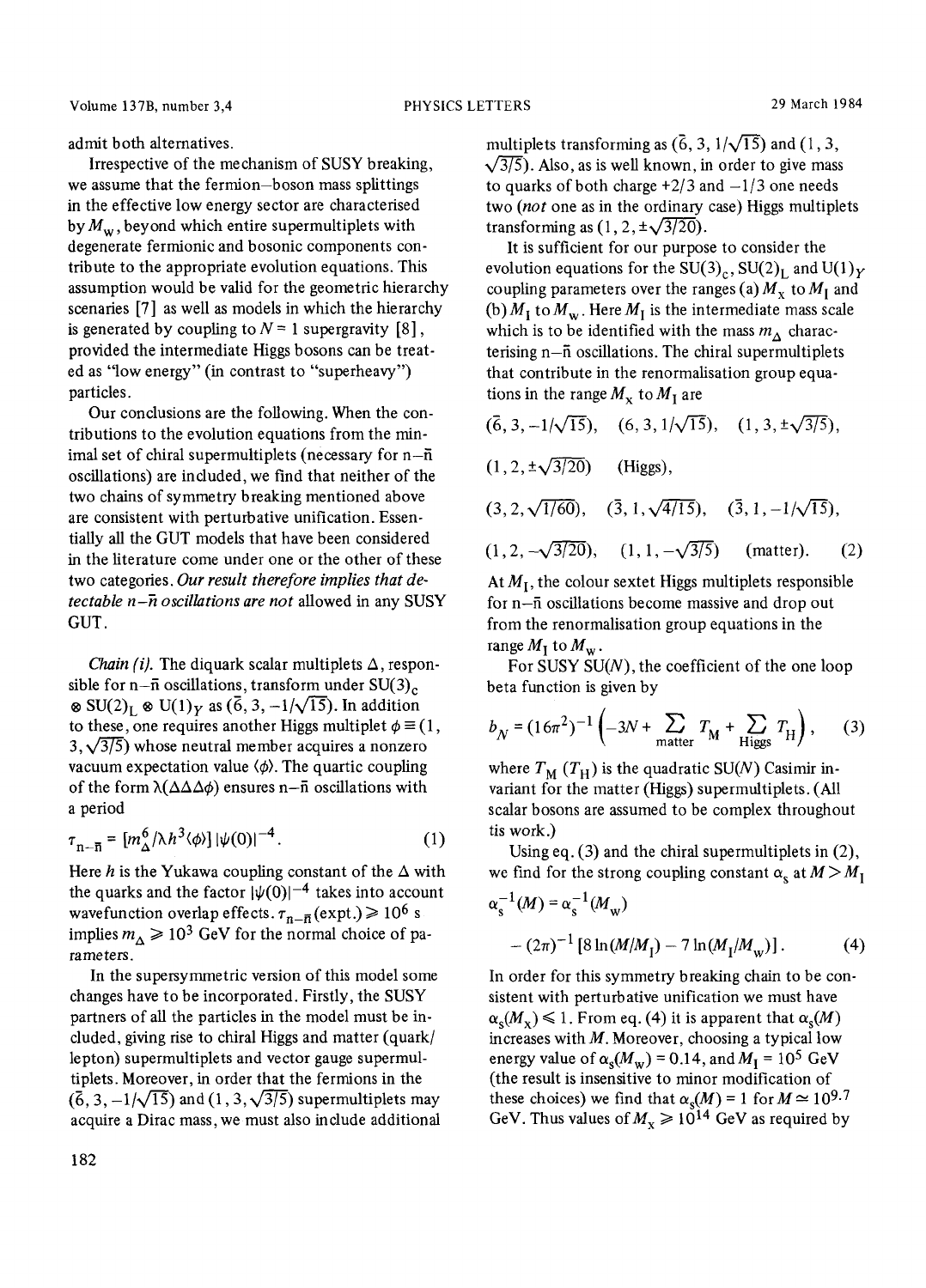limits on proton decay are inconsistent with perturbative unification and  $n-\bar{n}$  oscillations for this chain of symmetry breaking.

Before turning to the left-right symmetric chain (ii) we consider an alternative posibility of detectable n-fi oscillations that also exists in chain (i). The usual discussion of  $n-\bar{n}$  oscillation in this case assumes that interactions among left-chiral components of the quarks drive the oscillations. This requires that the colour sextet scalars,  $\Delta$ , also be SU(2) triplets. The alternative to which we now turn uses interactions among right-chiral components of quarks to give rise to  $n-\bar{n}$  oscillations [3,9]. In this case the multiplets  $(6, 3, -1/\sqrt{15})$ ,  $(\overline{6}, 3, 1/\sqrt{15})$  and  $(1, 3, \pm\sqrt{3/5})$  in eq. (2) should be replaced by  $(6, 1, 2/\sqrt{15})$ ,  $(\vec{6}, 1,$  $-2/\sqrt{15}$ , (6, 1, 4/ $\sqrt{15}$ ) and ( $\overline{6}$ , 1,  $-4/\sqrt{15}$ ). The number of colour sextets are now reduced from six to four and the strong interaction fine structure constant grows at a slower rate. It turns out that  $\alpha_s(M)$  $\approx 1$  for  $M \approx 10^{17}$  GeV in this case. Thus  $M_{\rm x} \sim 10^{15}$ GeV is consistent with perturbative calculations in  $\alpha_s$ . But for perturbative unification to be valid, *none* of the coupling constants must become comparable to unity in the range  $M_x$  to  $M_w$ . The evolution equation of the U(1)<sub>Y</sub> coupling constant is

$$
\alpha_Y(M)^{-1} = \alpha_Y(M_w)^{-1}
$$
  
–  $(2\pi)^{-1} \left[\frac{93}{5} \ln(M/M_1) + \frac{13}{5} \ln(M_1/M_w)\right]$ . (5)

Choosing  $\alpha(M_w) = 1/128$  and  $\sin^2 \theta_w = 0.22$ , we get  $\alpha_Y(M_w)$  = 0.017. Substituting this into eq. (5) and using  $M_I \sim 10^5$  GeV we find that perturbation theory in  $\alpha_V$  is valid only upto  $M \sim 10^{13}$  GeV [i.e.  $\alpha_V$  $(10^{13} \text{ GeV}) \simeq 1$ ]. Thus even this alternative possibility of  $n-\bar{n}$  oscillations allowed within chain (i) is inconsistent with perturbative unification.

*Chain (ii).* n- $\bar{n}$  oscillations were first discussed in the context of left-right symmetric models as in chain (ii). We find that when such GUT models are supersymmetrised, detectable n-ñ oscillations become inconsistent with perturbative unification. As discussed before, the colour sextet scalars must have a mass  $(M<sub>I</sub>) \sim 10^5$  GeV in order that the oscillations be detectable in current and upcoming experiments. We distinguish between two cases: case (a)  $M_{B-L}$  $> M_{\rm I} > M_{\rm w}$  and case (b)  $M_{\rm R} > M_{\rm I} > M_{B-L}$ . Since the Higgs field contributions to the coupling constant

beta functions are different in the two cases, they are best considered separately. In both cases we include only the minimal set of scalar necessary for  $n-\bar{n}$  osciilations. Enriching the models by adding extra multiplets (pseudo Goldstone bosons, scalars to mediate  $H-\overline{H}$  oscillations etc.) makes the situation worse as regards perturbative unification.

Our calculations indicate that in both cases (a) and (b), the coupling constant of the  $SU(2)_R$  gauge group,  $\alpha_{2R}(M)$ , becomes of the order of unity at  $M \sim 10^{12-13}$ GeV. To obtain the above result, we have to do a little more calculation than in the case of chain (i). This is because in that case the low energy value of  $\alpha_Y(M_w)$  was fixed by the values of  $\alpha(M_w)$  and  $\sin^2\theta_w$ . In the left-right symmetric case,  $\alpha_V(M_{R-L})$  determines only a linear combination of  $\alpha_{B-L}(M_{B-L})$  and  $\alpha_{1R}(M_{B-L}),$ 

$$
\alpha_Y^{-1} = \frac{3}{5} \alpha_{1R}^{-1} + \frac{2}{5} \alpha_{B-L}^{-1}.
$$
 (6)

To extract  $\alpha_{1R}$  from this equation we use the fact that  $\alpha_{B-L}(M_c) = \alpha_s(M_c)$ . Using  $\alpha_s(M_w) = 0.14$  and the  $\alpha_s$  renormalisation group equation we can determine  $\alpha_{s}(M_c)$  and hence  $\alpha_{B-L}(M_c)$ . Using this value as a boundary conditions the  $\alpha_{B-L}$  evolution equation can be utilised to obtain  $\alpha_{B-L}(M_{B-L})$  and finally from (6) one obtains  $\alpha_{1R}(M_{R-1})$ .

*Case (a).* In this case  $M_{B-L} > M_I$ . Recall that  $M_I$ is the scale corresponding to the mass of the diquark Higgs scalars and must be  $\sim 10^5$  GeV for detectable oscillations. The minimum multiplets of Higgs scalars that one required for  $n-\bar{n}$  oscillations as well as matter multiplets are listed in table 1. Note that up until the left-right symmetry is broken at  $M_{\rm R}$  one must keep extra Higgs multiplets to ensure this L-R symmetry in the Higgs sector. The matter multiplet in the left-right symmetric case includes the righthanded neutrino. Using eq. (3) we get

$$
\alpha_{1R}^{-1}(M) = \alpha_{1R}^{-1}(M_{B-L}) - (2\pi)^{-1} [39 \ln(M/M_c) + 27 \ln(M_c/M_R) + 29 \ln(M_R/M_{B-L})],
$$
 (7)

$$
\alpha_{B-L}^{-1}(M_c) = \alpha_s^{-1}(M_c) = \alpha_s^{-1}(M_w)
$$
  
 
$$
- (2\pi)^{-1} [23\ln(M_c/M_R) + 3\ln(M_R/M_{B-L})
$$
  
 
$$
+ 3\ln(M_{B-L}/M_1) - 7\ln(M_1/M_w)], \qquad (8)
$$

183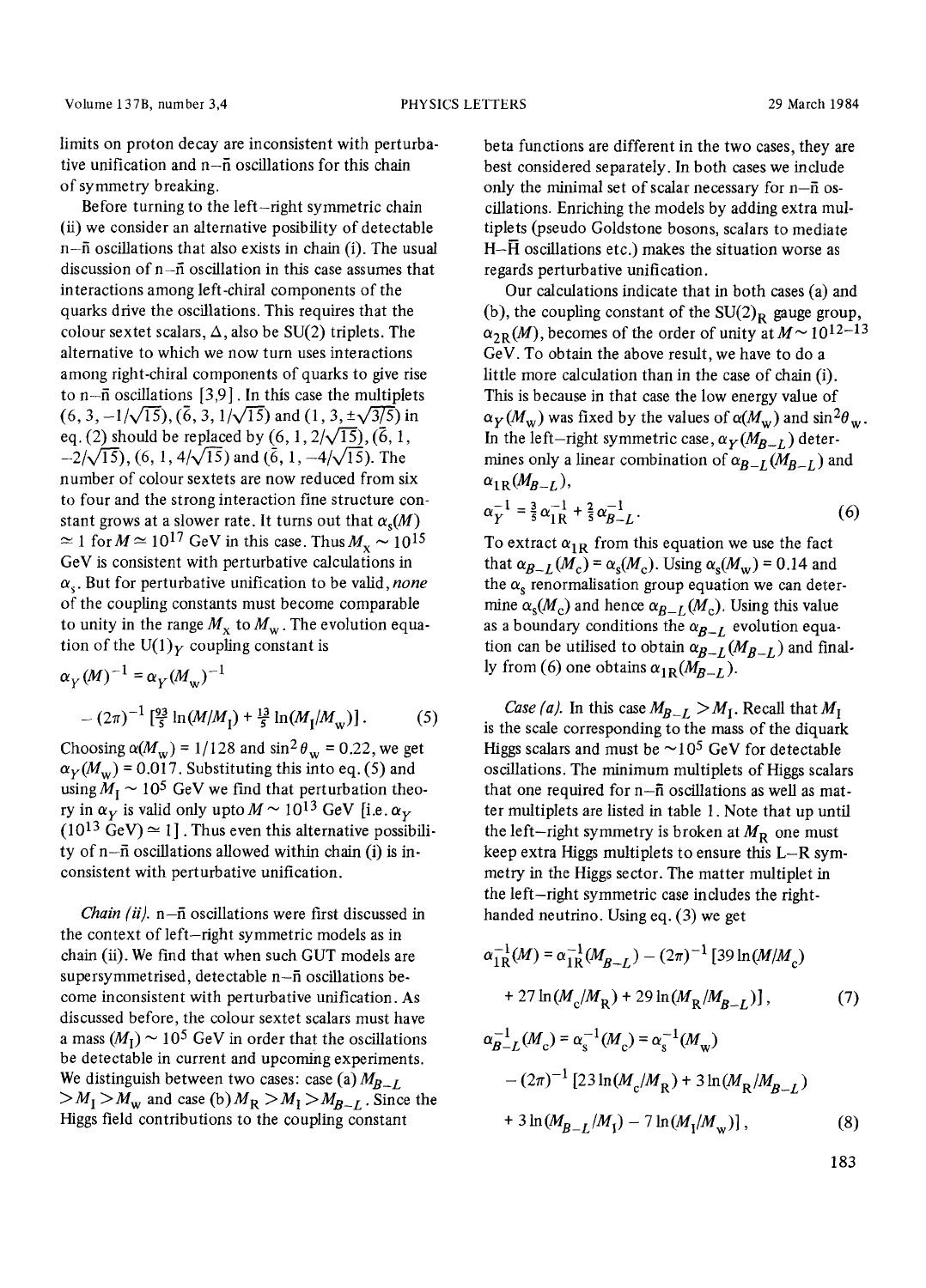Table 1

Higgs multiplets contributing at different mass ranges for the case (a) of chain (ii) as discussed in the text.  $3c^2L^2R^1B-L$  signifies the irreducible representation under SU(3)<sub>c</sub>  $\otimes$  SU(2)<sub>L</sub>  $\otimes$  SU(2)<sub>R</sub>  $\otimes$  U(1)<sub>B-L</sub>; U(1) quantum numbers are normalised.

| $M_{\rm X} - M_{\rm C}$      |                                          |              |                             |                          |                         |                  | $\frac{M_c - M_R}{2R}$ $\frac{M_R - M_{B-L}}{3c}$ $\frac{M_R - M_{B-L}}{3c}$ $\frac{M_B - L - M_I}{1R}$ $\frac{M_{B-L} - M_I}{3c}$ $\frac{M_{B-L} - M_I}{2L}$ |                  |              |                              |                        |                |                    | $M_1-M_w$   |                  |                  |
|------------------------------|------------------------------------------|--------------|-----------------------------|--------------------------|-------------------------|------------------|---------------------------------------------------------------------------------------------------------------------------------------------------------------|------------------|--------------|------------------------------|------------------------|----------------|--------------------|-------------|------------------|------------------|
|                              | $4_c$ $2_L$                              |              |                             |                          |                         |                  |                                                                                                                                                               |                  |              |                              |                        |                |                    |             | $3c \t 2L \t 1Y$ |                  |
| Higgs                        |                                          |              |                             |                          |                         |                  |                                                                                                                                                               |                  |              |                              |                        |                |                    |             |                  |                  |
| $15 \quad 1$                 |                                          | $\mathbf{1}$ | $\mathbf{1}$                | $\mathbf{3}$             | $\mathbf{1}$            | $\mathbf 0$      | (twice)                                                                                                                                                       | $\overline{6}$ 1 | $\pm 1$      | $-1/\sqrt{6}$ $\bar{6}$ 1    | (twice)                |                | $-2/\sqrt{15}$ 1 2 |             |                  | $\pm\sqrt{3/26}$ |
| $\mathbf{1}$                 | $\overline{\mathbf{3}}$                  | $\mathbf 1$  | $\mathbf{1}$                | $\mathbf 1$              | $\overline{\mathbf{3}}$ | $\mathbf 0$      | $\mathbf{1}$                                                                                                                                                  | $\blacksquare$   | $\mathbf{1}$ | $\pm\sqrt{3/2}$              | $\bar{6}$ 1<br>(twice) |                | $4/\sqrt{15}$      |             |                  |                  |
| $\mathbf{1}$                 | $\mathbf{1}$                             | $\mathbf{3}$ | $1 \quad 3$<br>(twice)      |                          | $\mathbf 1$             | $-\sqrt{3/2}$    | $\mathbf{1}$                                                                                                                                                  | $\overline{2}$   | $\pm 1/2$    | $\bf{0}$                     | $1 \quad 1$            |                | $\bf{0}$           |             |                  |                  |
| $\overline{10}$ 3<br>(twice) |                                          | $\mathbf{1}$ | $1 \quad 1$                 |                          | $\overline{\mathbf{3}}$ | $\sqrt{3/2}$     |                                                                                                                                                               |                  |              |                              | $\mathbf{1}$           | $\mathbf{2}$   | $\pm\sqrt{3/20}$   |             |                  |                  |
|                              | $\mathbf{3}$<br>$10 \qquad 1$<br>(twice) |              | $6 \qquad 3$<br>(twice)     |                          | $\mathbf 1$             | $1/\sqrt{6}$     |                                                                                                                                                               |                  |              |                              |                        |                |                    |             |                  |                  |
| $1 \quad 2$                  |                                          | $\sqrt{2}$   | $\overline{6}$ 1<br>(twice) |                          | $\overline{\mathbf{3}}$ | $-1/\sqrt{6}$    |                                                                                                                                                               |                  |              |                              |                        |                |                    |             |                  |                  |
|                              |                                          |              | $\mathbf{1}$                | $\overline{\phantom{a}}$ | $\overline{2}$          | $\bf{0}$         |                                                                                                                                                               |                  |              |                              |                        |                |                    |             |                  |                  |
| Matter                       |                                          |              |                             |                          |                         |                  |                                                                                                                                                               |                  |              |                              |                        |                |                    |             |                  |                  |
| 4                            | $\overline{c}$                           | $\mathbf{1}$ | 3                           | $\sqrt{2}$               | $\mathbf{1}$            | $1/\sqrt{24}$ 3  |                                                                                                                                                               | $\boldsymbol{2}$ |              | 0 $1/\sqrt{24}$ 3 2          |                        |                | $1/\sqrt{60}$ 3    |             | $\overline{c}$   | $1/\sqrt{60}$    |
| $\overline{4}$               | $\mathbf{1}$                             | $\mathbf 2$  | $\overline{3}$              | $\mathbf{1}$             | $\mathbf{2}$            | $-1/\sqrt{24}$ 3 |                                                                                                                                                               | $\mathbf{1}$     |              | $\pm 1/2$ $-1/\sqrt{24}$ 3 1 |                        |                | $\sqrt{4/15}$ 3 1  |             |                  | $\sqrt{4/15}$    |
|                              |                                          |              | $\mathbf{1}$                | $\overline{2}$           | $\mathbf{1}$            | $-\sqrt{3/8}$ 1  |                                                                                                                                                               | $\boldsymbol{2}$ | $\mathbf{0}$ | $-\sqrt{3/8}$ 3              |                        | $\blacksquare$ | $-1/\sqrt{15}$ 3 1 |             |                  | $-1/\sqrt{15}$   |
|                              |                                          |              | $\mathbf{1}$                | $\mathbf 1$              | $\mathbf{2}$            | $\sqrt{3/8}$ 1   |                                                                                                                                                               | $\mathbf{1}$     |              | $\pm 1/2$ $\sqrt{3/8}$       | $\mathbf{1}$           | $\overline{2}$ | $-\sqrt{3/20}$ 1   |             | $2^{\circ}$      | $-\sqrt{3/20}$   |
|                              |                                          |              |                             |                          |                         |                  |                                                                                                                                                               |                  |              |                              | $\mathbf{1}$           | $\mathbf{1}$   | $-\sqrt{3/5}$ 1    |             | $\mathbf{1}$     | $-\sqrt{3/5}$    |
|                              |                                          |              |                             |                          |                         |                  |                                                                                                                                                               |                  |              |                              | $\mathbf{1}$           | $\mathbf{1}$   | $\mathbf{0}$       | $\mathbf 1$ | $\mathbf{1}$     | $\boldsymbol{0}$ |

$$
\alpha_{B-L}^{-1}(M_{B-L}) = \alpha_{B-L}^{-1}(M_c) + (2\pi)^{-1} [32 \ln(M_c/M_R) + 9 \ln(M_R/M_{B-L})]
$$
\n(9)

$$
\alpha_Y^{-1}(M_{B-L}) = \alpha_Y^{-1}(M_w)
$$
  
 
$$
- (2\pi)^{-1} \left[\frac{93}{5} \ln(M_{B-L}/M_1) + \frac{13}{5} \ln(M_1/M_w)\right]. (10)
$$

Using eqs.  $(6)$ - $(10)$  and the standard value of  $\sin^2\theta_{\rm w}(M_{\rm w}) = 0.22$ ,  $\alpha(M_{\rm w}) = 1/128$  and  $\alpha_{\rm s}(M_{\rm w})$ we find  $\alpha_R(M) \sim 1$  for  $M \le 10^{13}$  GeV. In this case we get an upper bound on  $M$  because it is possible to vary the intermediate mass scales  $M_c$  and  $M_R$  leading to lower values of the mass scale  $M$ , at which perturbation theory breaks down.

*Case (b).* This case corresponds to  $M_I > M_{B-L}$ . The chiral supermultiplets that contribute to the renormalisation group equations at any stage of the symmetry breaking can again be read off from table 1 with minor modifications. These are as follows: the first two columns remain unchanged. The third and last columns also do not change except that the mass ranges are over  $M_R - M_I$  and  $M_{B-L} - M_w$ . The fourth column  $(M_{B-L} - M_I)$  in table 1 has to be replaced by a new one. The mass range is from  $M_1 M_{B-L}$  and the unbroken group is  $SU(3)_c \otimes SU(2)_L$  $\otimes$  U(1)<sub>R</sub>  $\otimes$  U(1)<sub>B-L</sub>. The multiplets that contribute to the evolution equations are the same as over the range  $M_R - M_I$  (column three) except that the colour sextet fields decouple at  $M<sub>1</sub>$ . Instead of eqs. (7)-(10) we now have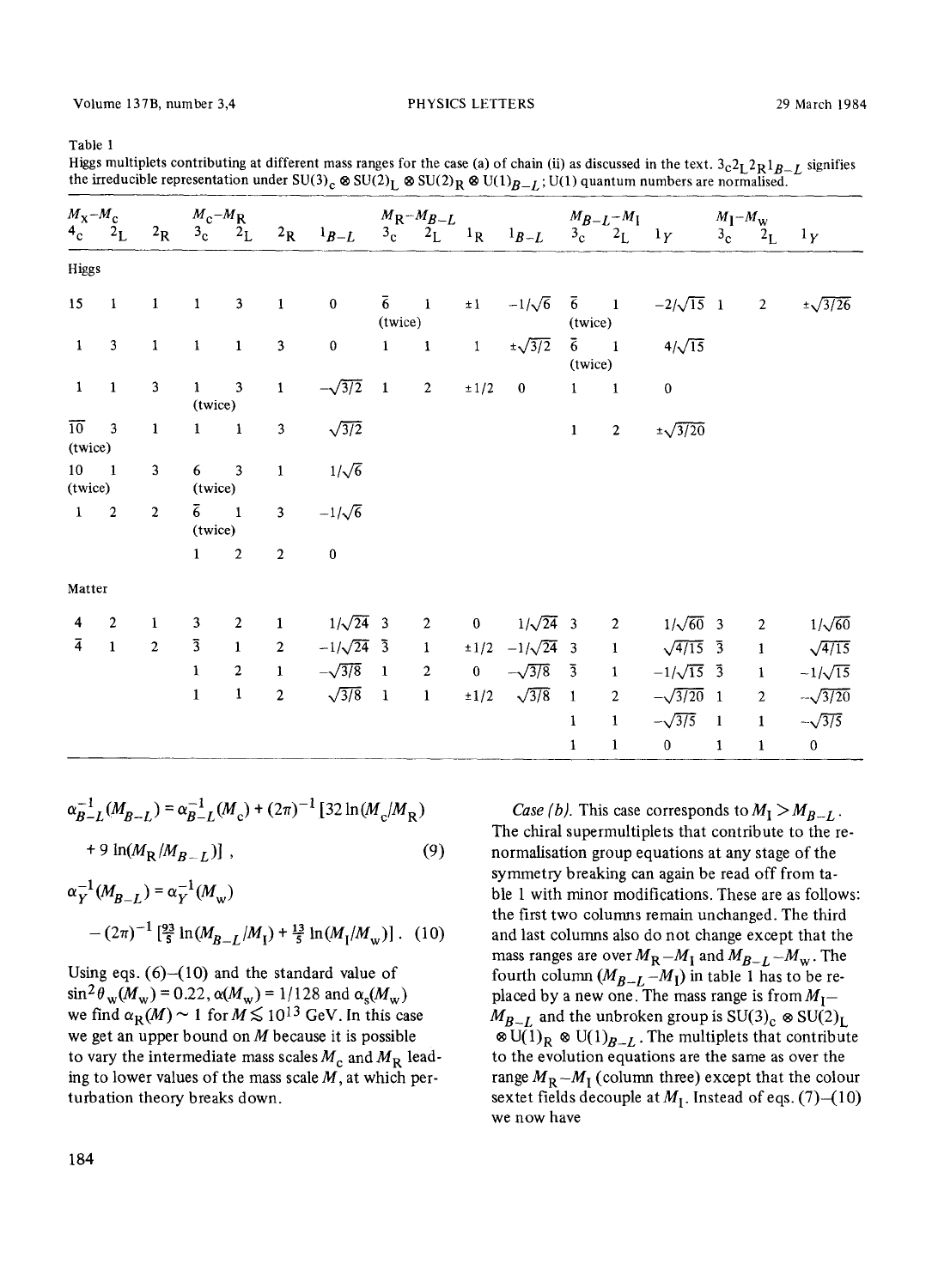Volume 137B, number 3,4 PHYSICS LETTERS 29 March 1984

$$
\alpha_{1R}^{-1}(M) = \alpha_{1R}^{-1}(M_{B-L}) - (2\pi)^{-1} [39 \ln(M/M_c) + 27 \ln(M_c/M_R) + 29 \ln(M_R/M_I) + 5 \ln(M_I/M_{B-L})],
$$
\n(11)

$$
\alpha_{B-L}^{-1}(M_c) = \alpha_s^{-1}(M_c) = \alpha_s^{-1}(M_w)
$$
  
– (2\pi)<sup>-1</sup> [23 ln(M<sub>c</sub>/M<sub>R</sub>) + 3 ln(M<sub>R</sub>/M<sub>1</sub>)  
– 7 ln(M<sub>1</sub>/M<sub>B-L</sub>) – 7 ln(M<sub>B-L</sub>/M<sub>w</sub>)], (12)

$$
\alpha_{B-L}^{-1}(M_{B-L}) = \alpha_{B-L}^{-1}(M_c) + (2\pi)^{-1} [32 \ln(M_c/M_R)]
$$

$$
+ 9\ln(M_R/M_1) + 5\ln(M_1/M_{B-L})], \qquad (13)
$$

$$
\alpha_Y^{-1}(M_{B-L}) = \alpha_Y^{-1}(M_{\rm w}) - (2\pi)^{-1} \left[\frac{13}{5} \ln(M_{B-L}/M_{\rm w})\right].
$$
\n(14)

Using these equations in conjunction with eq. (6) we get, in this case,  $\alpha_{1R} \sim 1$  for  $M \lesssim 10^{12}$  GeV. Therefore even for this alternative, perturbative unification is inconsistent with detectable  $n-\overline{n}$  oscillations.

To summarise, we find that within supersymmetric grand unified theories, detectable  $n-\bar{n}$  oscillations are inconsistent with perturbative unification. The reason behind this is that in supersymmetric theories, every matter and Higgs multiplet has to be extended to the corresponding supermultiplet. The consequent increase in the fermionic and scalar contributions to the renormalisation group equations leads to a coupling constant increasing with energy (the opposite of asymptotic freedom). Our calculations show that in every possible case, at least one of the gauge coupling constants becomes of order unity before the grand unification scale is reached. We have considered only one generation of quarks and leptons. Inclusion of extra generations will cause perturbation theory to break down at an even lower mass scale ar hence make our conclusions stranger.

It has previously been noted by several authors  $[10,11]$  that n- $\bar{n}$  oscillations are not allowed in specific SUSY GUT models. Our result is in agreement with, and a generalisation of, these findings. There has been a claim in the literature [12] of detectable n- $\bar{n}$  oscillations in SUSY SO(10) GUTs. Eventhough in this work operators (allowed only in SUSY) of dimension less than nine have been used to generate  $n-\overline{n}$  oscillations, yet the large number of scalar and pseudogoldstones (and their superpartners) in this model make it obvious that it does not satisfy the restriction imposed by perturbative unification.

Finally, SUSY GUT models have been discussed in the literature in which the Higgs sector is enriched by adding colour triplet fields to produce an acceptably low value of  $\sin^2\theta_{\rm w}$  [13]. Since our discussion indicates that the expanded Higgs sector necessary for  $n-\overline{n}$  oscillations contradicts perturbative unification in SUSY GUTs, it may well be asked whether the above models also suffer from the same disease. This is not so; the reason being the large differences in the quadratic Casimir invariants that enter in eq. (3) in the two cases. For example, the contribution of a colour sextet (respectively triplet) to the  $SU(3)_c$ . beta function is proportional to  $5/2$  (1/2) and hence the effect of ten extra triplets is the same as that of only two sextets. Since n-fi oscillations depend on these colour sextets Higgs multiplets, they are especially sensitive to the restrictions of perturbative unification.

We thank Probir Roy for numerous illuminating discussions and K.P. Sinha for hospitality during the Winter Institute on Weak Interactions at IISc, Bangalore where this work was begun. The research of A.R. was supported by the UGC and ISRO while U.S. is supported by the UGC.

## *References*

- $[1]$  R.N. Mohapatra and R.E. Marshak, Phys. Rev. Lett.  $44$ (1980) 1316.
- [2] U. Sarkar, Calcutta University preprint CUPP/82-16; R.N. Mohapatra and G. Senjanovic, Phys. Rev. D27 (1983) 1601.
- [3] G. Costa, F. Feruglio and F. Zwirner, Nucl. Phys. B209 (1982) 183.
- [4] A. Rayehaudhuri and P. Roy, Pramana 19 (1982) 237; R.N. Mohapatra, in: Proc. ICOBAN, Pramana Supp. (1982) p, 169.
- [5] M. Baldo-Ceolin, invited talk ICOMAN (Frascati, Italy, January 1983), as quoted by V.S. Narasimham, private communication.
- [6] E. Witten, Nuel. Phys. B188 (1981) 513; S. Dimopoulos and H. Georgi, Nucl. Phys. B193 (1981) 150; N. Sakai, Z. Phys. 11 (1981) 153; R.K. Kaul and P. Majumdar, Nucl. Phys. B199 (1982) 36;
	- R.K. Kaul, Phys. Lett. 109B (1982) 19.